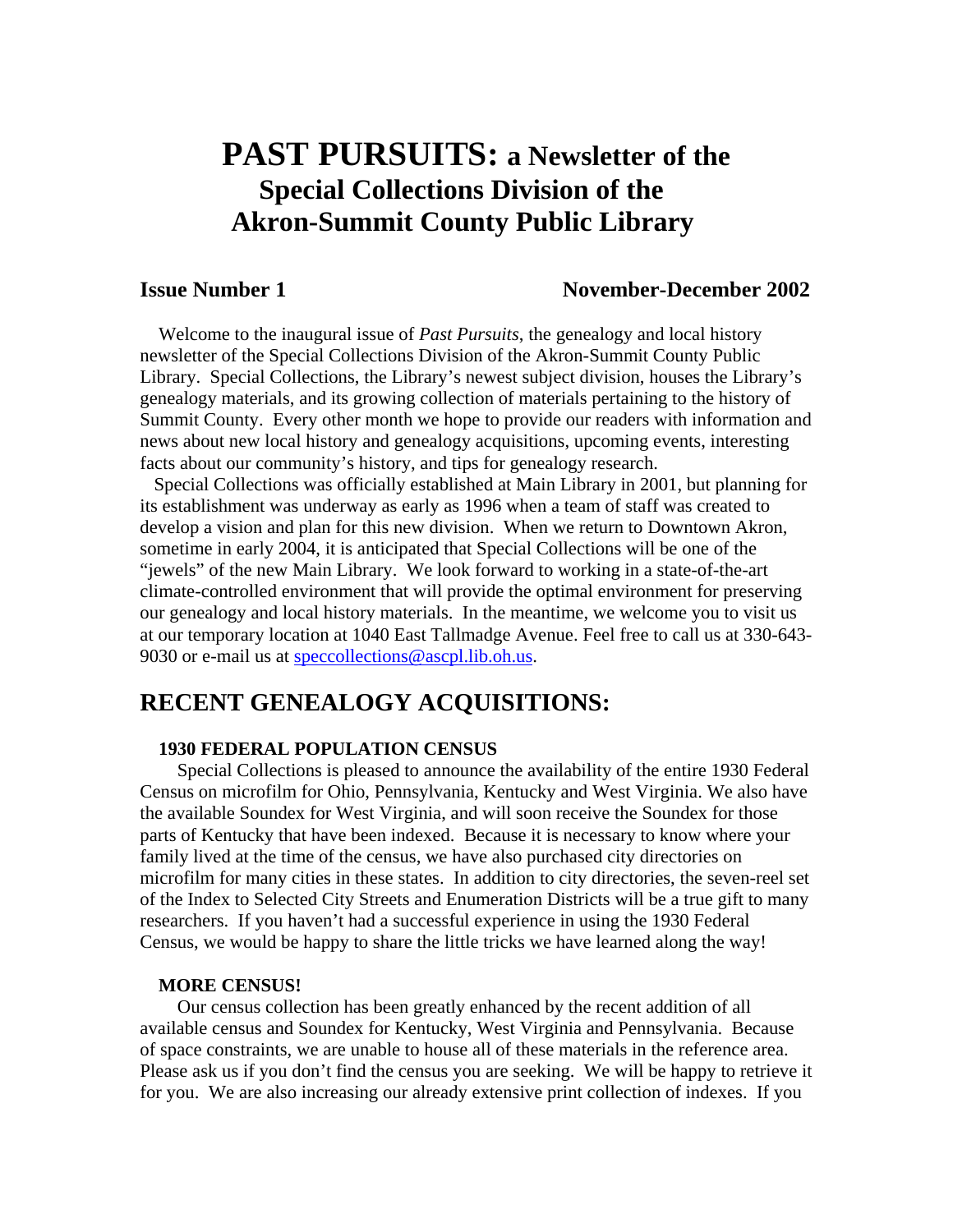are new to the Federal Population Census, we are happy to introduce you to its use and value in genealogical research.

### **1880 CENSUS INDEX ON CD-ROM**

This is currently one of our favorite resources! Don't have any idea where your ancestor was in 1880? With this index you can search the entire country. Or, if you have more information, you can limit your search by fields such as date and place of birth, race, sex, and place of residence in 1880. When you find your folks, you can even see who their neighbors were. This new resource has helped us to solve many a genealogical puzzle. The Church of the Latter-Day Saints has also released the 1880 Census Index as a free database on their site, www.familysearch.org.

#### **OHIO DEATH CERTIFICATES, 1908-1944**

 Yes, the actual certificates! You no longer need to wait weeks to receive them by mail! We have ordered the more than 900 microfilm reels of the collection. To date, we have received 1908 through 1920. We expect to have the complete collection within the next few months. To find your ancestor's certificate number, you may search two different sources. The Library has the microfilm version of the Ohio Death Certificate, 1908-1932 and 1938-1944. You can also search the Death Certificate Index, 1913-1937, on [www.ohiohistory.org.](http://www.ohiohistory.org/) Please let us know if you need any assistance.

# **NEW BOOKS**

 Please see the last page of the newsletter for a list of all titles received in the months of September and October.

# **EVENTS**

#### **Genealogy on the Web**

 This free introductory workshop will explore the Internet and library databases available to help you search for your roots. For information about locations and times check our website at [www.acorn.net/training.html](http://www.acorn.net/training.html) or call the Special Collections Division at 330-643-9030.

 **Attention members of genealogy and local history societies!** We would love to hear about your upcoming classes, field trips, lectures, and meetings. More importantly, we would like to spread the word! If you are interested, please have your publicity chair contact Marie Herlevi at 330-643-9041 or at [mherlevi@ascpl.lib.oh.us](mailto:mherlevi@ascpl.lib.oh.us). To make the January 15<sup>th</sup> newsletter, we will need submissions by January  $8<sup>th</sup>$ . Thank you so much for your cooperation!

#### **Did you know?**

The Church of the Latter-Day Saints has recently released new databases on its website, [www.familysearch.org.](http://www.familysearch.org/) For no cost, you may search the 1880 United States, 1881 British Isles, or the 1881 Canadian Census. Enjoy!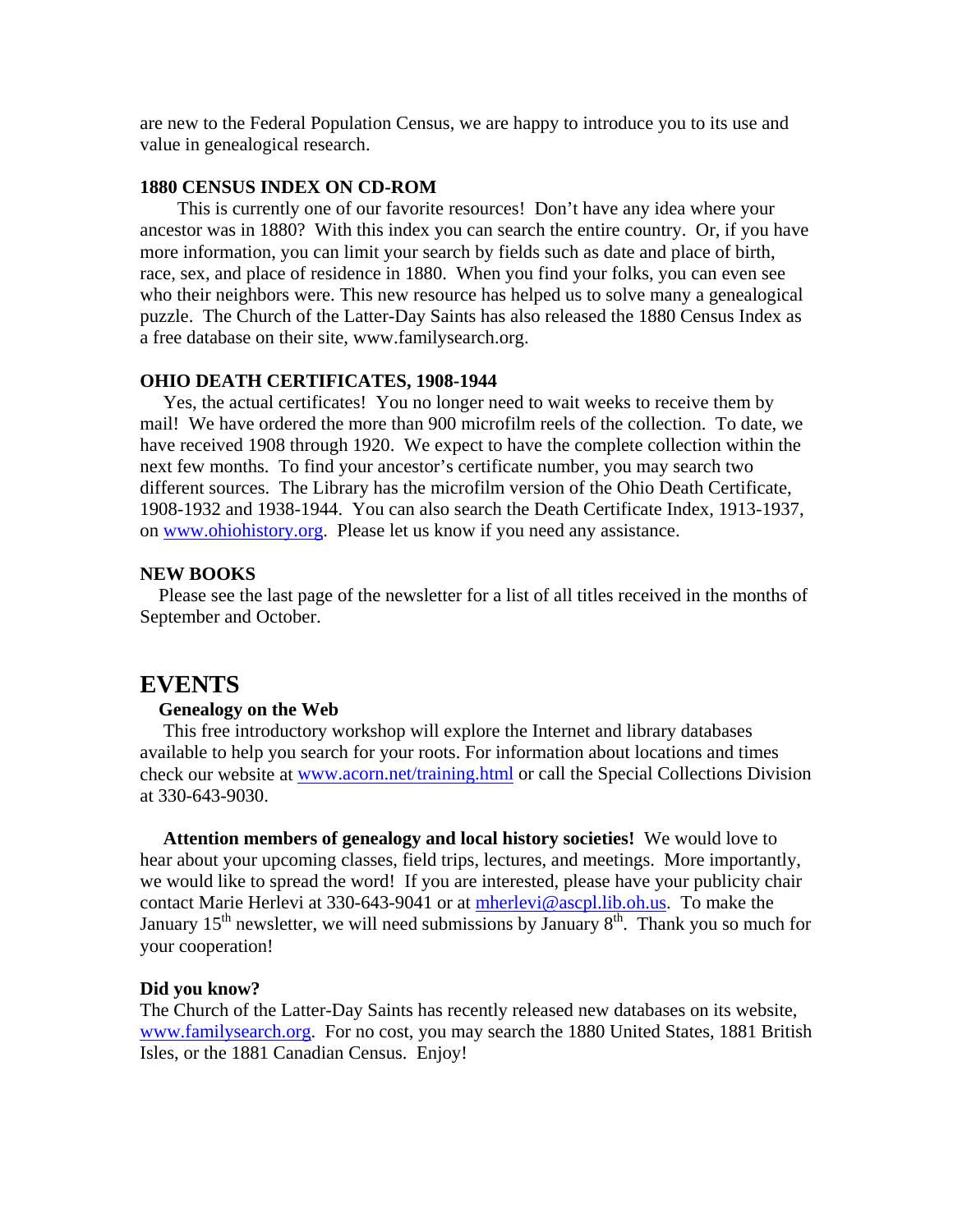#### **Getting ready for the holidays?**

 Chances are, many of you will be getting together with family members in the next few months. The holidays are often a time when family stories get repeated over dinner. This year would be a great time to pull out pad and pencil during dessert and ask your relatives to elaborate on the stories they often tell…and other stories that they have yet to share! You might want to take some ASCPL Ancestor Charts and general family group sheets with you and hand them out...and don't forget the pencils. This event of collective memory will add to your family history and may help you solve some of the genealogical puzzles that have been troubling you. If you have the time, please visit the Library to pick up some Ancestor Charts and a book or two about family history or preservation of family documents. Make the most of your time together!

# **NEW ADDITIONS TO OUR LOCAL HISTORY COLLECTIONS:**

# **OHIO BALLET COLLECTION**

The Ohio Ballet collection is the newest addition to our growing local history collection. This collection, donated by the Ohio Ballet in September, contains photographs, posters, programs, costume designs, and administrative records of the Ballet. We are proud to be the repository for this important collection of materials about one of our area's premier cultural institutions.

#### **NORTHERN OHIO GOLF CHARITIES COLLECTION**

This collection was donated to the Library in September 2000 by Akron Golf Charities (now known as Northern Ohio Golf Charities). This large collection of materials includes official records, photographs, video recordings, posters, signs, and artifacts pertaining to the Rubber City Open, the PGA Championship, the American Golf Classic, the World Series of Golf, and the NEC World Series of Golf.

# **OLD TIME ATHLETE'S ASSOCIATION**

This organization was founded in 1967 by a group sports enthusiasts and former athletes who wished to start a club where men over the age of fifty could share memories and a mutual interest in sports. Over the years, members enjoyed regular lunches featuring speakers such as Ara Parseghian and Woody Hayes. As time passed, and members aged, interest and membership waned. In December 2001 the group made a decision to disband. The Library is pleased to have this collection of materials containing historical materials, biographies, correspondence, and photographs.

#### **GREATER AKRON LEGAL SECRETARIES ASSOCIATION**

The Greater Akron Legal Secretaries Association was established in March 1950 by a group of legal secretaries interested in promoting and supporting the work of legal secretaries in the greater Akron area. This organization provided professional support to its members, sponsored charitable fundraisers, and hosted social events for its members. The group disbanded in 2001 and their collection was donated to us in July of this year. The documents, newsletters and correspondence in this collection provide a wonderful glimpse into the life of Akron's legal community for the last fifty years.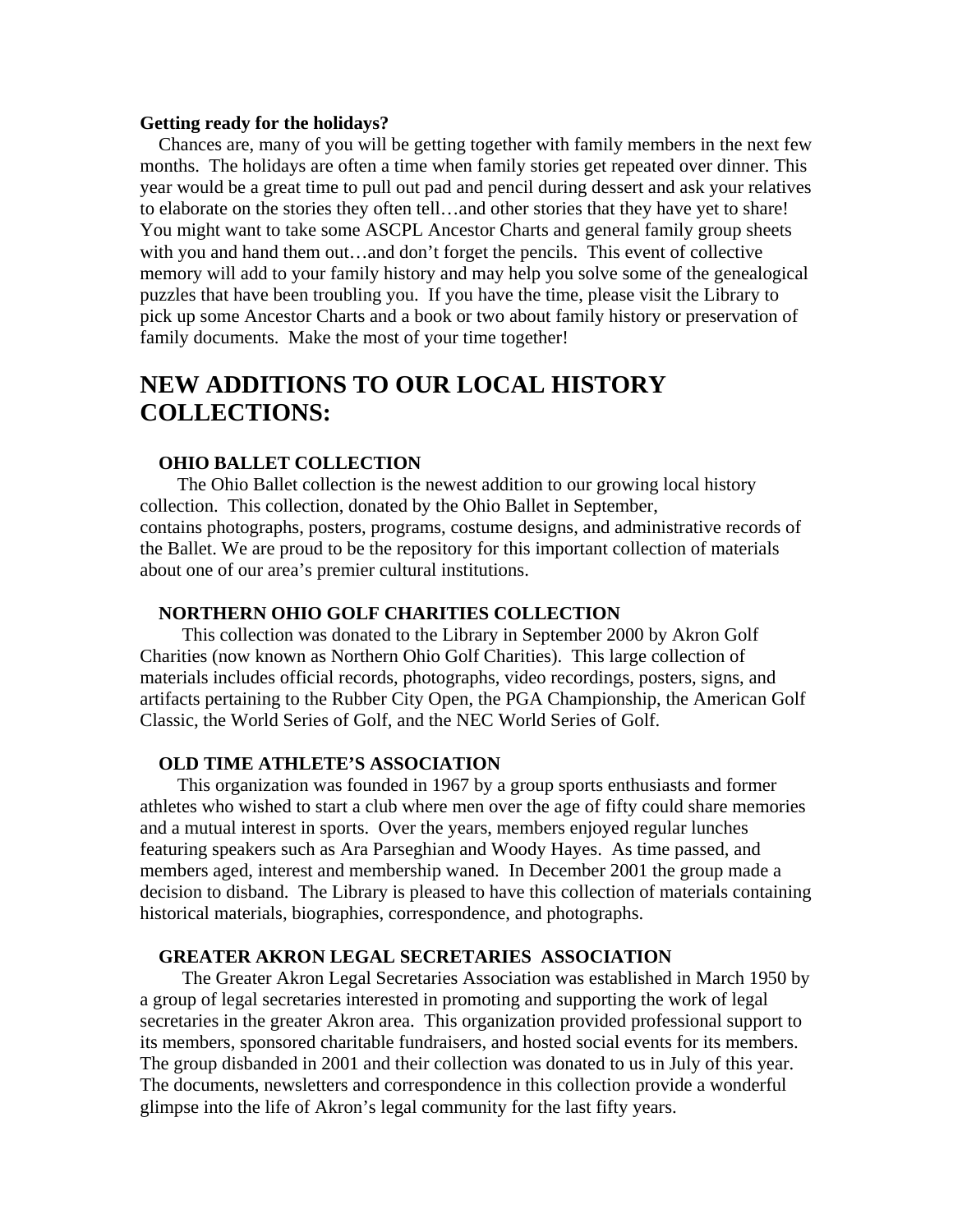# **NEW GENEALOGY TITLES September – October 2002**

**We are pleased to announce that the Library collections are growing! Here is the list of new print sources acquired during September and October.** 

# **US STATE SPECIFIC PRINT SOURCES**

# **ALABAMA**

Alabama 1810 Federal Census Index (Substitute) Alabama 1850 Slave Schedules Index Alabama 1860 Federal Census Index Alabama 1860 Mortality Schedule Alabama 1860 Slave Schedules Index Alabama 1870 Federal Census Index volume 1 and 2 Early Settlers of Alabama Index to Alabama Wills, 1808-1870 Marriage, Death, and Legal Notices form Early Alabama Newspapers 1819-1893 Some Alabama Pioneers *Barbour County*, Alabama 1833 State Census Early Settlers of *Barbour County*, Alabama, Volumes I and II Marriage and Death Notices from *Barbour and Henry Counties*, Alabama 1846-890 History of *Clarke County*, Alabama History of *Conecuh County*, Alabama *Monroe & Conecuh County*, Alabama Marriages, 1833-1880 Historical Records of *Randolph County*, Alabama 1832-1900 History of *Walker County*, Alabama Records of *Wilcox County*, Alabama

#### **GEORGIA**

A Gazetteer of the State of Georgia Georgia: Citizens & Soldiers of the American Revolution Historical Collections of the Georgia Chapters Daughters of the American Revolution, Volume One History of *Athens and Clark County*, Georgia *Milton County*, Georgia Marriage Records 1865-1931 History of *Twiggs County*, Georgia History of *Washington County*, Georgia

#### **ILLINOIS**

*Lake County*, IL Death Index 1877-1901 *Lake County*, IL Veterans of the Armed Forces of the United States Buried Prior to July 1, 1955 **INDIANA**  A History of the City of *Vincennes*, Indiana from 1702, 1901 **IOWA**  How to Use the 1925 Census of Iowa **KENTUCKY**  Genealogies of Kentucky Families, 3 Volumes Kentucky Pension Roll of 1835 Kentucky Records History of *Bourbon, Scott, Harrison, and Nicholas Counties*, Kentucky *Calloway County*, KY Addendum to the 1880 Census of Calloway County, Ky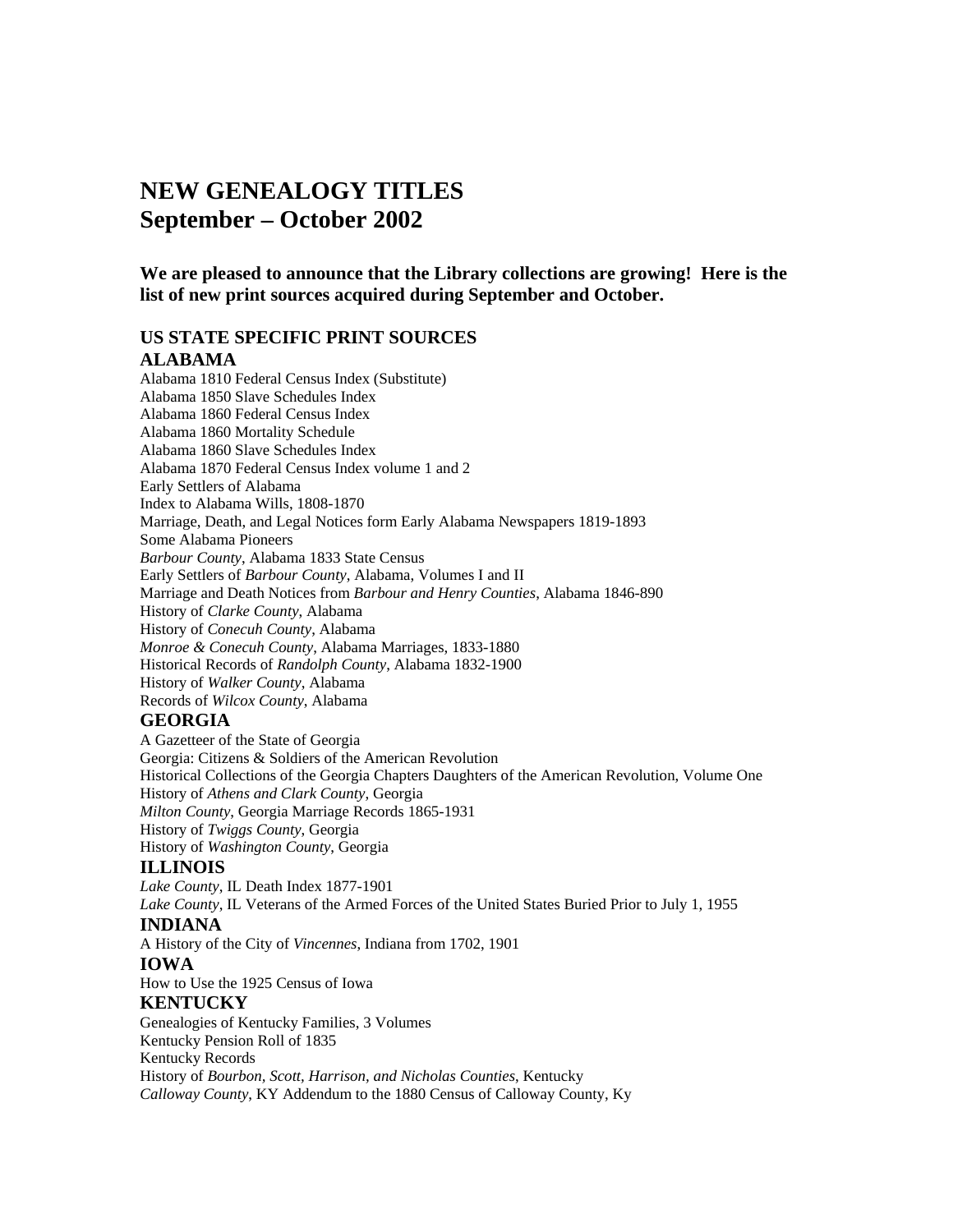# **MARYLAND**

British Roots of Maryland Families II Roster of Civil War Soldiers from *Washington County*, Maryland, Revised Edition

### **MASSACHUSETTS**

Early Massachusetts Marriages Prior to 1800

History and Genealogy of the Mayflower Planters and First Comers to Ye Olde Colonie Abstracts of *Bristol County*, Massachusetts Probate Records, 1687-1745

The Records of the Town of *Cambridge* (formerly Newtowne) Massachusetts, 1630-1703

# **MISSISSIPPI**

African Americans: A Mississippi Source Book

Early Settlers of Mississippi as taken from Land Claims in the Mississippi Territory *Amite County*, Mississippi

Early Inhabitants of the *Natchez District*

Source Records from *Pike County*, Mississippi, 1798-1910

### **NEW JERSEY**

Genealogical and Memorial History of the State of New Jersey, Volumes I – IV

### **NEW YORK**

Guide to Genealogical and Biographical Sources for *New York City* (*Manhattan*) 1783-1898 History of *Schenectady* During the Revolution

### **NORTH CAROLINA**

North Carolina Slaves and Free Persons of Color Marriage Bonds of *Duplin County*, North Carolina 1749-1868 *Mecklenburg County*, North Carolina Deed Abstracts 1763-1779 Abstracts of *Wills Orange County*, North Carolina 1752-1850

*Pasquotank County*, N.C. Deeds Volume One, Oct 1700-June 1718

# **OHIO**

The Ohio Genealogical Society Periodicals Index, Topical by Location, 1960-2000 Blacks in Ohio 1880 Lucas – Morrow, Vol.8/ Muskingum – Ross, Vol.9/ Sandusky – Wyandot, Volume 10 *Adams Co*., Ohio Bratton Township Cemeteries *Adams Co*., Ohio Some Early Births to 1909 Marriage Records of *Adams County*, Ohio 1834-1910 Vol. II *Ashland County*, Ohio Church Records, Volume I *Ashland County*, Ohio Death Records, Volume I 1867-1879 *Ashland County*, Ohio Death Records, Volume II, part 1 (1880-1894) and part 2 (1895-1908) *Ashland County*, Ohio Research Aid #2 Green Township 1813 Poll Book *Ashtabula County*, Ohio Return of Votes October 12, 1813 Birth Registrations and Correction Index of *Ashtabula County*, Ohio Burial Records of St. Joseph Calasanctius Church and St. Joseph Calacanctius Mission Station Early History of the South Ridge, *Ashtabula County* St. Peter's Episcopal Church Register of Burials, *Ashtabula*, Ohio 1818-1910 Cemeteries in Wheeling Township, *Belmont County*, Ohio Obituaries from *Belmont County* Newspapers ca 1941-1981 Bethel Cemetery, *Butler County Champaign County*, Ohio Newspaper Abstracts, The Urbana Citizen and Gazette, 1871-1884 Plat of *Champaign County* Landowners 1894 Cemeteries of Bethel Township, *Clark County*, Ohio Cemeteries of Springfield Township and of the City of Springfield, Parts One and Two *Clark County*, Ohio Newspaper Abstracts, 1837-1842, Volumes IV - IX Deceased Veterans of the 1861-1865 American Civil War Buried in Ferncliff Cemetery up to 1933, Springfield, *Clark County*, Ohio Tate Township Cemetery Records, *Clermont County* Greenville Union Cemetery Records, 1965-1994, *Darke County* Index to Estates, Volume I (1818-1878) and Volume II (1869-1893), *Darke County* Miller Funeral Home Records, 1917-1950 Greenville, Ohio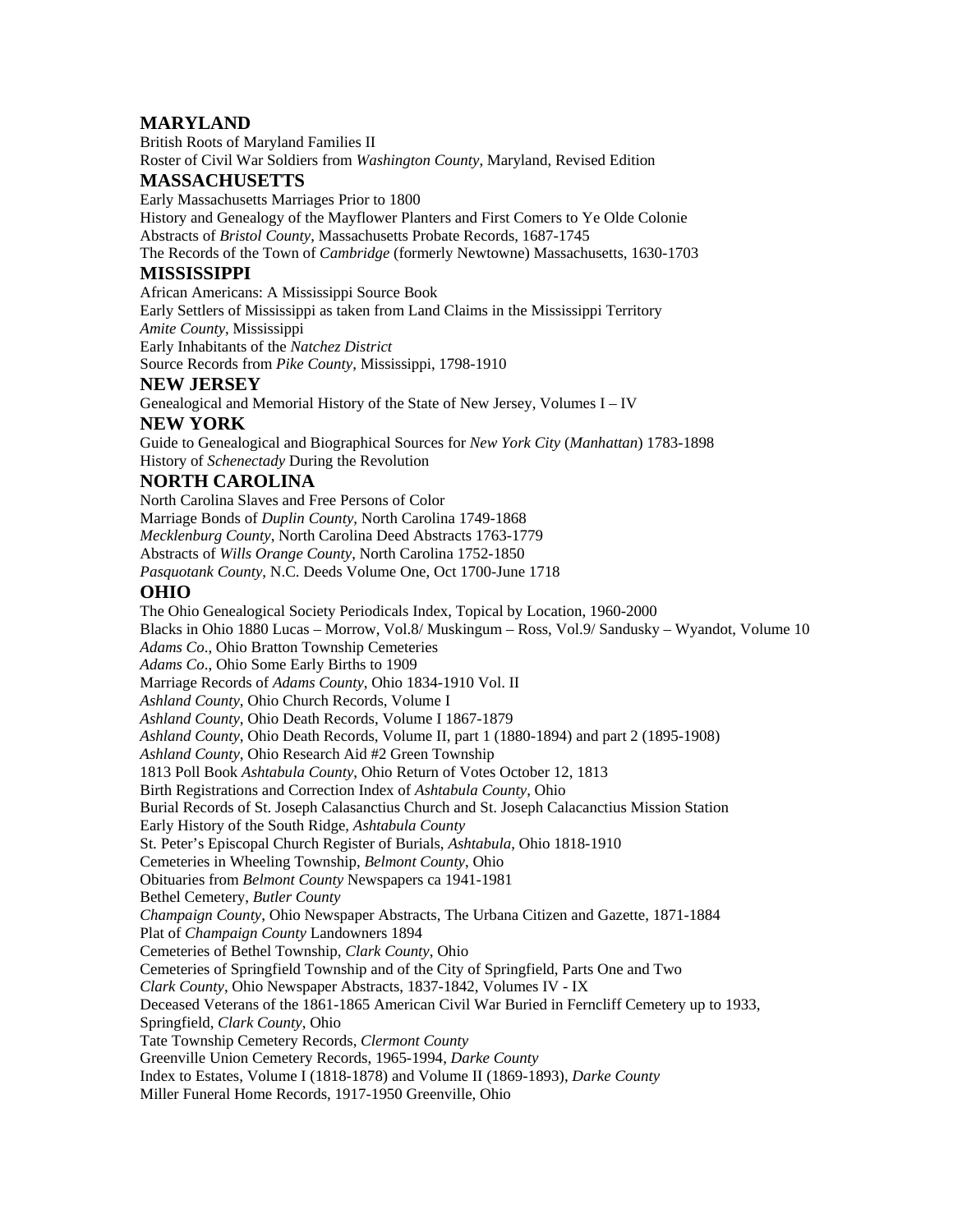Oliver Funeral Home Records, 1940-1950 Routzahn Funeral Home Records 1916-1962, Covington, Ohio Stutz – Sando – Storch Funeral Home Records 1939-1960, New Madison, *Darke County*, Ohio Cincinnati, *Hamilton County*, 1788-1943, WPA Guide Restored *Hamilton County*, Ohio Marriage Records, Supplements 1850-1884 *Hardin County*, Ohio Marriage Records, Volumes 1 - 9, 1833-1994 The History of Chatham Township, *Medina County*, Ohio Index to Church Records at Zion's Evangelical Lutheran Church, 1851-1903 Membership List of the Chatham United Church of Christ, Congregational for the years 1834-1990 Memoirs of Hinckley The Story of Litchfield, *Medina County*, Ohio 1831-1997 Vital Records from Chatham Township, *Medina County*, Ohio *Scioto County*, Ohio, Post Offices and Postmasters 1805-2001 *Stark County*, Ohio Civil War Veterans: A History of Those Who Served *Williams County*, Ohio, Birth Records, Volume I 1867-1878 **PENNSYLVANIA**  *Allegheny County*, Pennsylvania in the War for the Suppression of the Rebellion, 1861-1865 Atlas of the City of Pittsburgh, Pennsylvania, 1911 Greentree Cemetery, *Allegheny County*, Pennsylvania Lists and Indexes to the Legal, Court, and Municipal Records of *Allegheny County*, PA, Vol. I Marriage Returns, City of Pittsburgh, *Allegheny County*, PA 1870-75, 3 Volumes Marriages and Deaths from the Pittsburgh Dispatch, 1858-1860 The Verona Cemetery in Oakmont, Pennsylvania Pittsburgh Gazette Abstracts, Volumes I, III, IV, and V Presbyterian Churches in *Allegheny* County, Pennsylvania Saint Philip's Cemetery, Crafton, *Allegheny* County, PA Soldiers' Orphan Schools of Western Pennsylvania Illustrated Atlas of *Cambria County*, Pennsylvania 1890 *Washington County*, Pennsylvania Early Marriage Index **RHODE ISLAND**  Genealogies of Rhode Island Families, Volume I, Alden-Mowry

Genealogies of Rhode Island Families, Volume II, Niles-Wilson

#### **SOUTH CAROLINA**

*Edgefield County*, South Carolina Abstracts of Deed Books 1-12, 1786-1796, Volume I *Edgefield County*, South Carolina: Deed Books 36, 37, and 38 *Newberry County*, South Carolina Deed Abstracts, Volume I: Deed Books A-B, 1785-1794 *Newberry County*, South Carolina Deed Abstracts, Volume II: Deed Books C, D-2, and D, 1794-1800 *Newberry County*, South Carolina Deed Abstracts, Volume III: Deed Books E through H, 1800-1806 *Pendleton District*, S. C. Deeds, 1790-1806 The Keowee Courier, 1849-1868 (*Pickens County*, South Carolina) *Spartanburg County*, South Carolina Deeds 1848-1852 *Spartanburg District*, South Carolina Deed Abstracts Books U-W (1827-1839) *Spartanburg District*, South Carolina Deed Abstracts Books X-Z (1839-1848) **TENNESSEE**  *Tennessee* Recods: Bible Records and Marriage Bonds Land Deed Genealogy of *Anderson County*, Tennessee, 1801-1831 *Carroll County*, Tenn. Wills Vol. 3,4 &5 Over the Misty Blue Hills: The Story of *Cocke County*, Tennessee Pioneers of *Davidson County*, Tennessee *DeKalb County*, Tennessee Chancery Court Records, 1844-1892 *Franklin County*, Tennessee Wills: 1808-1876 and Deeds: 1801-1840 Land Deeds of *Jefferson County*, Tennessee 1792-1814 Land Deed Genealogy of Rutherford *County*, Tennessee Volumes I, II, and III (1804-1823) *Smith County*, Tennessee: Chancery Court Records, 1824-1871 *Washington County*, Tennessee Deeds, 1775-1800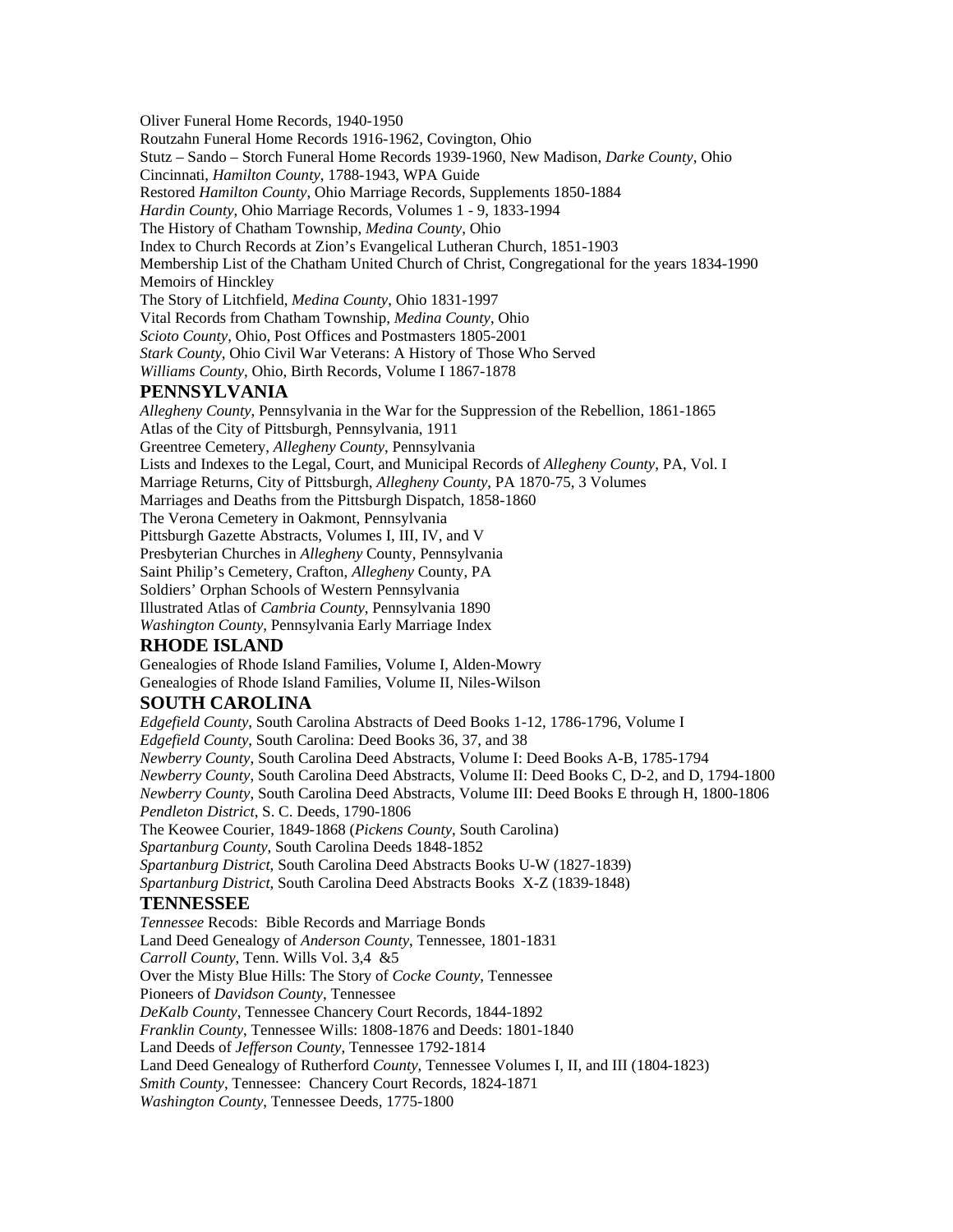# **VERMONT**

Vermont Newspaper Abstracts 1783-1816

# **VIRGINIA**

Wills and Administrations *Accomack County*, Virginia 1663-1800 Abstracts of *Bath County*, Virginia Will Books 5 and 6 (1843-1875) *Bath County*: Marriage Bonds and Ministers' Returns 1791-1853 (Virginia) *Bath County*, Virginia Death Records 1853-1863 *Bath County*, Virginia Deaths 1871-1895 The Bicentennial History of *Bath County*, Virginia *Hampshire County* Minute Book Abstracts Volume I & II *New Kent* County Records of *New Kent County*, VA, 1810 & 1850 Census plus Pension Applications Abstracts from *Norfolk City* Marriage Bonds and Other Genealogical Data (1797-1850) Marriage Bonds and Ministers' Returns of *Pittsylvania County*, VA, 1767-1805 Men of Mark and Representative Citizens of *Harrisonburg and Rockingham County*, VA

# **OTHER PRINT SOURCES AVAILABLE**

# **GENERAL**

Adventures in Genealogy Ancestral Trails: The Complete Guide to British Genealogy and Family History The Complete Guide to Scanning and Digital Imagery DNA for Family Historians Genealogical Proof Standard: Building a Solid Case The Genealogist's Computer Companion A Graveyard Preservation Primer It Runs in My Family: Overcoming the Legacy of Family Illness Passenger and Immigration Lists Index 2003 Supplement Part 2 Past Imperfect: How Tracing Your Family Medical History Can Save Your Life Preserving Your Family Photographs Weights, Money and Other Measures Used by Our Ancestors Writing Family Histories and Memoirs

# **GERMAN**

Finding Your German Ancestors: A Beginner's Guide

# **HUGUENOT COLLECTION**

The Faith and Fortunes of France's Huguenots, 1600-85 Huguenots in America: A Refugee People in New World Society Huguenot Ancestry The Huguenots in France and America Huguenot Genealogies: A Revised Selected Preliminary List 2001 Huguenot Gleanings from the Cross of Languedor Huguenot Heritage: The History and Contribution of the Huguenots in Britain Huguenot Emigration to Virginia Society and Culture in the Huguenot World, 1559-1685 Trail of the Huguenots in Europe, the United States, South Africa, and Canada

# **IRELAND**

1001 Things Everyone Should Know About Irish American History Discovering Your Irish Ancestors Families of County Clare Families of County Donegal Families of County Dublin Families of County Galway Families of County Kerry Families of County Limerick Irish Church Records